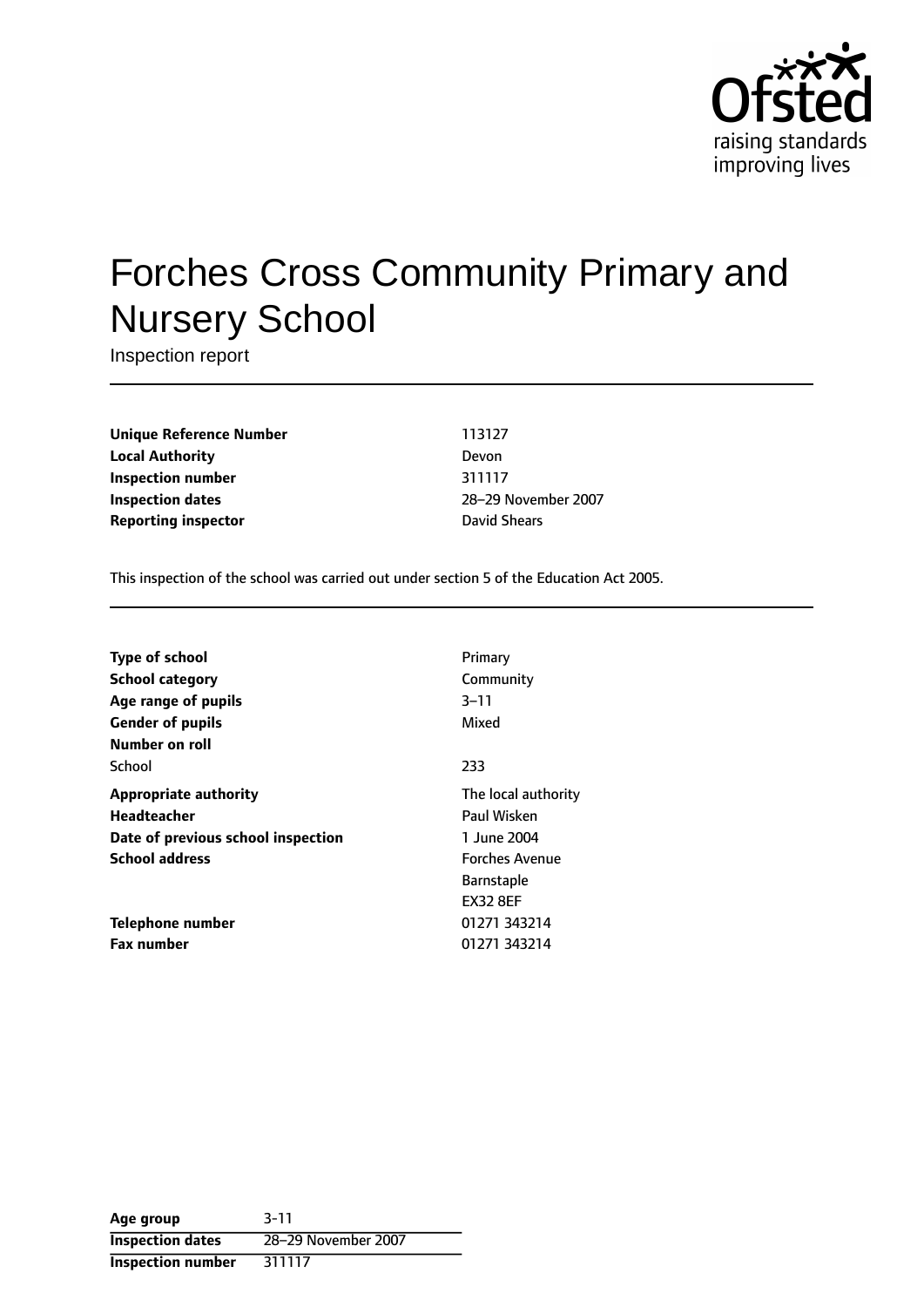© Crown copyright 2007

.

#### Website: www.ofsted.gov.uk

This document may be reproduced in whole or in part for non-commercial educational purposes, provided that the information quoted is reproduced without adaptation and the source and date of publication are stated.

Further copies of this report are obtainable from the school. Under the Education Act 2005, the school must provide a copy of this report free of charge to certain categories of people. A charge not exceeding the full cost of reproduction may be made for any other copies supplied.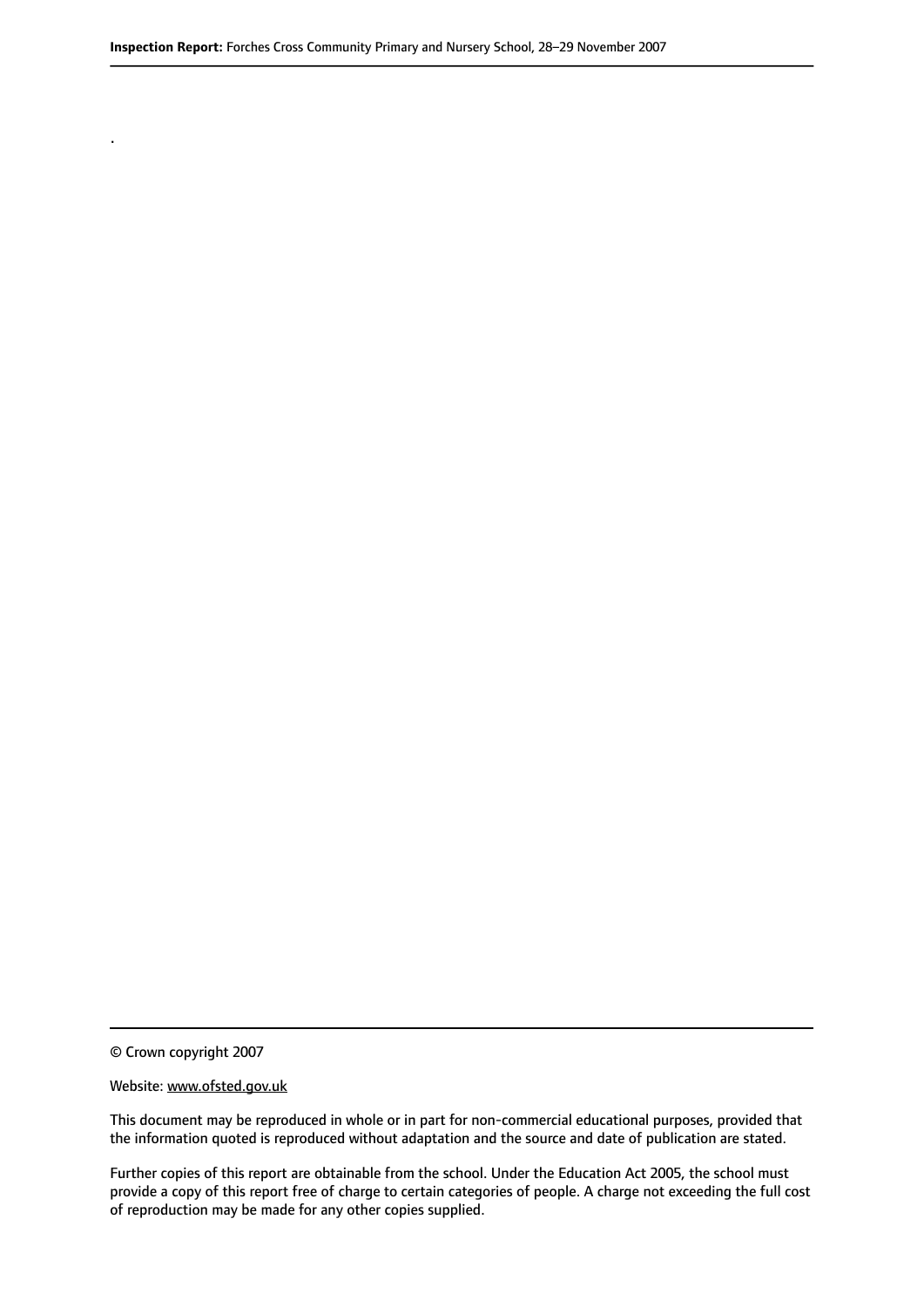# **Introduction**

The inspection was carried out by two Additional Inspectors.

#### **Description of the school**

Forches Cross is an average sized primary school that is situated in the middle of a housing estate. It provides some extended services such as adult literacy and parenting classes and has a nursery on site. Most pupils are White British. There is a higher than average number of pupils with learning difficulties and/or disabilities.

#### **Key for inspection grades**

| Satisfactory |
|--------------|
| Inadequate   |
|              |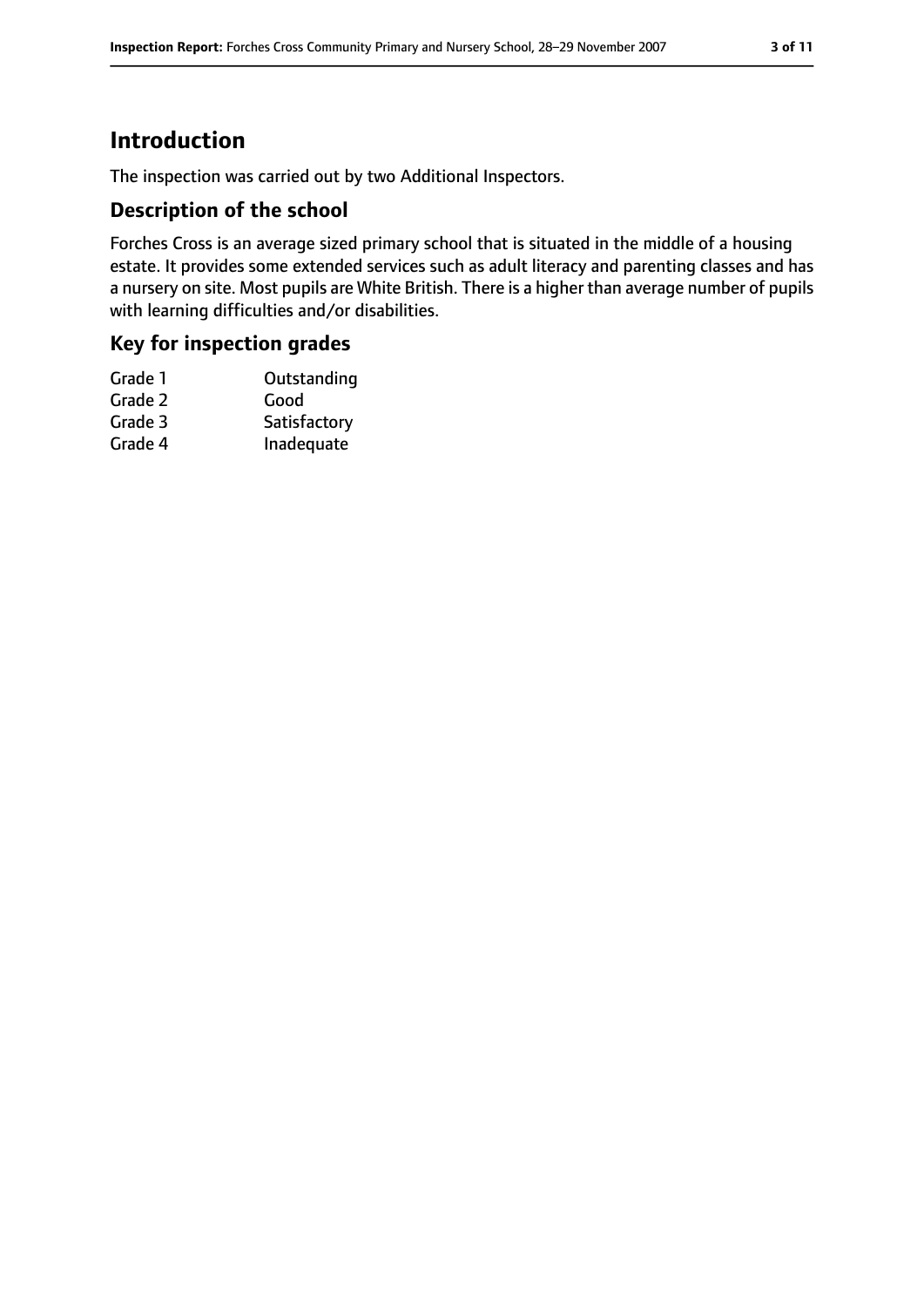# **Overall effectiveness of the school**

#### **Grade: 2**

Forches Cross is a good school. There is an overwhelming sense of a warm, close community where all pupils, staff and parents are valued and well cared for. There are outstanding relationships with external agencies which support pupils with learning difficulties and/or disabilities in making progress and equip parents with skills to help their children at home. Although children begin Nursery with very low starting points they make sound progress through the Foundation Stage. Their rate of progressincreases during Years 1 to 6 resulting in standards that are average by the time pupils leave in all areas, with the exception of writing. This makes a satisfactory contribution to their economic well-being and represents good progress in their learning overall. The good leadership of the well established and respected headteacher ensures that there is a clear vision for the school. He has an effective senior management team and together they rigorously monitor the provision in the school and provide support where needed. This has resulted in an upward trend in standards. A number of effective strategies have been used to improve the standard of writing in the school, resulting in the good progress made by pupils. In particular, pupils with learning difficulties and/or disabilities make good progress owing to the outstanding care and guidance they receive both in the classroom and in nurture groups. Teaching is becoming consistently good and there are examples of outstanding practice. Pupils' personal development has improved dramatically in recent years owing to the good care and individual attention they receive from staff. The behaviour of the vast majority of pupils is good and the small minority who have difficulties are supported well. They are learning how to live in a caring community including sharing moral issues. Older pupils take on responsibilities including caring for the younger members and the school council supports this well. They make a positive contribution to others in different communities through raising money on their behalf. Pupils are happy in the school environment and robust procedures are in place to ensure they are kept safe both in school and when they are on trips. Parents of all pupils are welcomed into the school and supported in a variety of ways such as exploring parenting skills and helping their children to learn at home. Despite the school's efforts to improve attendance, the persistent absence by a minority of pupils continues to give the school a low attendance rate when compared with schools nationally. The good curriculum gives pupils a wide variety of experiences that support their development. They are given many first hand experiences to increase their knowledge and understanding of the world around them and these support the development of their speaking, listening and writing skills. The school recognises the benefit of planning these opportunities in a more formal way to ensure a consistent approach to developing pupils' literacy skills in other subjects. Information and communication technology (ICT) is used to good effect in increasing the level of enjoyment for pupils, and personal, social and health education makes a strong contribution to pupils' personal development. Although satisfactory, the provision for children in the Foundation Stage does not make full use of opportunities to develop their speaking, listening and early writing skills.

#### **Effectiveness of the Foundation Stage**

#### **Grade: 3**

Provision in the Foundation Stage is satisfactory. Children in the Nursery and Reception classes have access to an appropriate range of indoor activities that help to develop children's independence in all areas of learning. However, the Reception class has only limited access to an outdoor area. Children's skills are well below expectations for their age when they start school, especially in language and communication. Their reading skills are developed effectively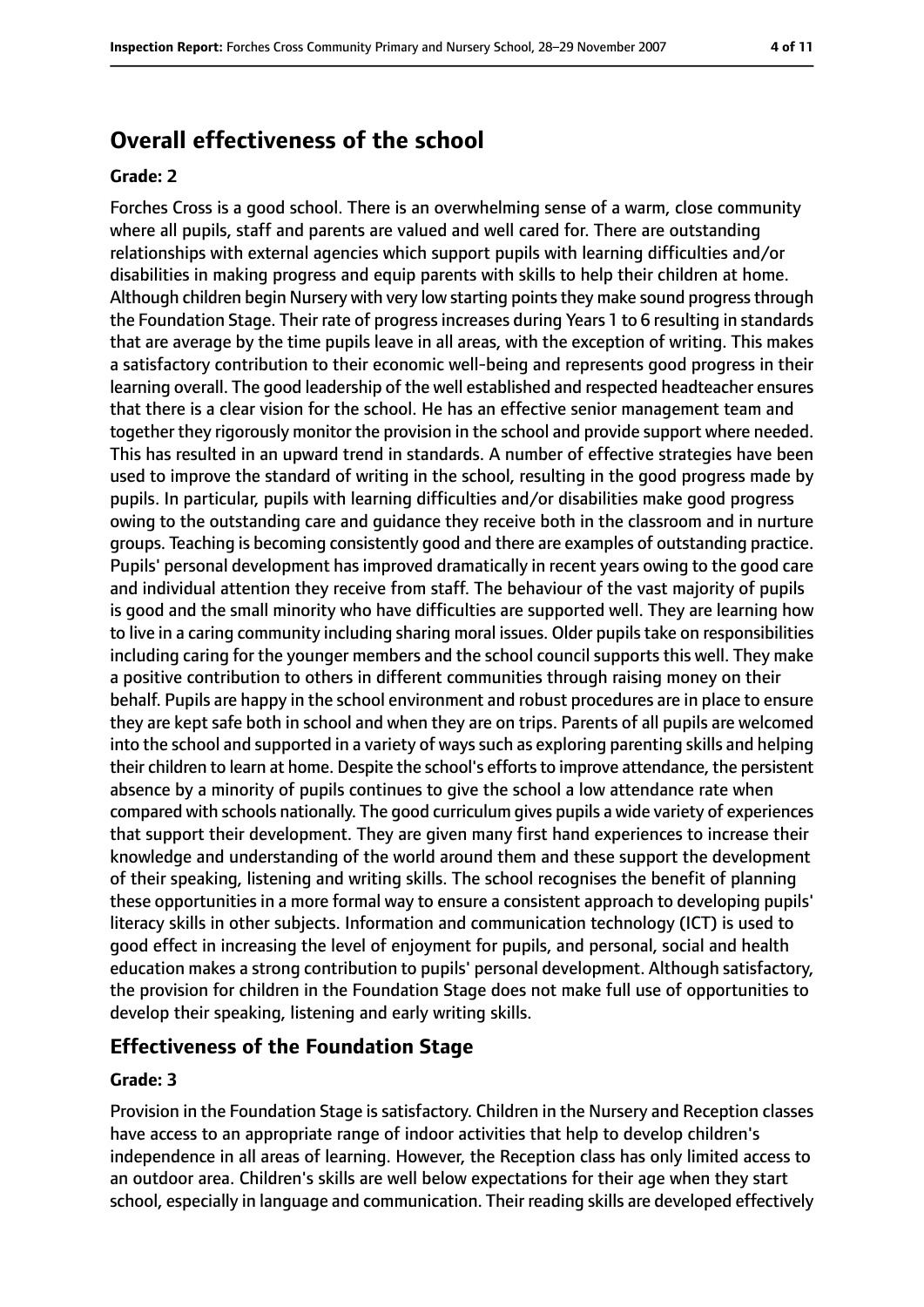but opportunities to extend their speaking and listening skills are sometimes missed. Planning needs to be managed more effectively to ensure that all children can make better progress. Nevertheless, children's personal and social development is promoted well. Thorough individual assessment informs teachers' planning for the next steps in learning and when it leads to focused group work with adults, children's progress is good. Children are well cared for and those with learning difficulties and/or disabilities are identified early and supported appropriately. Strong relationships are formed with parents, which contribute to children's well-being and support their learning.

## **What the school should do to improve further**

- Raise standards across the school in English and mathematics, especially in writing.
- Improve the provision in the Foundation Stage to ensure that all pupils make good progress, especially in the development of speaking, listening and early writing skills.
- Take more rigorous action to improve attendance rates.

# **Achievement and standards**

#### **Grade: 2**

After a satisfactory start in the Foundation Stage, pupils move into Year 1 with skills that are well below those expected for their age. In Years 1 and 2, all pupils, including those with learning difficulties and/or disabilities, make good progressin all areas. There has been an upward trend over the last four years owing to the good management of the headteacher in his deployment of staff. By the end of Year 2, standards are below average. In Years 3 to 6, all pupils continue to make good progress. In particular, their learning accelerates in the final two years, enabling them to reach average standards by the time they leave.

# **Personal development and well-being**

#### **Grade: 2**

There are many strengths in the personal development of pupils. They have a good knowledge of how to keep healthy and the school council representatives on the health team report to the governing body. They adopt safe practices, such as walking rather than running in school. Their moral and social development is particularly strong; increasingly they are becoming people who have a good knowledge of the difference between right and wrong. However, they do not have enough opportunities to explore their own spiritual and cultural development. Most pupils enjoy the learning in school, although the attendance of a minority is poor. However, the school, with the support of the education welfare officer, is working hard to improve this through immediate contact when pupils are absent and certificates for good attendance. Pupils behave well, showing mutual respect for the adults and increasingly for each other. Where there are difficulties, these are resolved quickly. Pupils make a good contribution to the school. These include helping to monitor the office and library. They also contribute well to the community outside of school by raising money for charities such as Children in Need and Wear it Pink in aid of cancer research. They are developing satisfactory skills that will support their future economic well-being.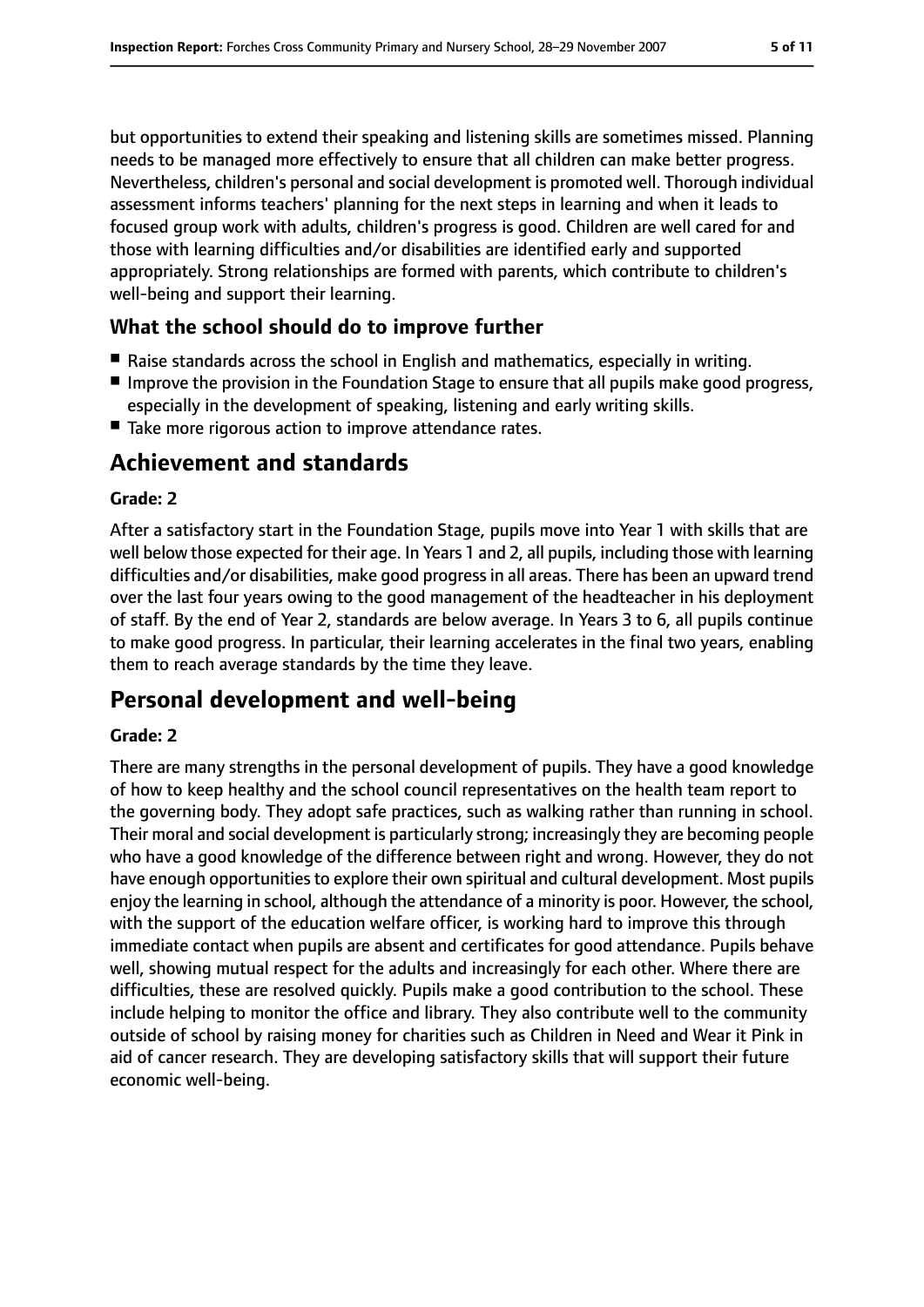# **Quality of provision**

# **Teaching and learning**

#### **Grade: 2**

Teaching is becoming increasingly effective in improving both the progress pupils make in lessons and the standards in the school. Teachers use questions very effectively to assess pupils' understanding and develop their thinking. Giving pupils enough time to respond increases their confidence to speak and motivates them to listen carefully. Teaching assistants support pupils with learning difficulties and/or disabilities effectively and they make good progress as a result. In particular there is excellent provision for pupils in the nurture groups who not only learn well academically but also develop good personal skills that support their behaviour and attitudes. ICT is used particularly well to engage pupils in the learning process. Lessons are planned carefully, including activities which promote enjoyment. The pockets of outstanding teaching in the school ensure a high level of challenge that greatly extends and accelerates pupils' progress, although this is not consistent in every class.

#### **Curriculum and other activities**

#### **Grade: 2**

Pupils are receiving a wide, interesting curriculum and particularly enjoy practical subjects such as art, physical education and ICT. Pupils benefit from opportunities to apply their literacy and numeracy skills in different subjects such as science and history and these could be developed further to extend pupils' learning. Other activities such as writing the script for a school production also support the continued development of their writing skills. The curriculum is enriched by inviting people from the community to work with the pupils, for example theatre groups, musicians such as 'Drum Crazy', and willow-crafting. The curriculum is well adapted to the needs of the pupils in the nurture groups. In particular, the effective personal and social development of pupils is promoted throughout the curriculum. There is a wide range of extra-curricular clubs which pupils enjoy including gymnastics, football, tennis, dance, ICT and learning to play a musical instrument.

#### **Care, guidance and support**

#### **Grade: 1**

The overwhelming strength of the school is in its care, not just for pupils, but also for the parents and the community it serves. Whenever a need arises it is addressed as a priority. Pupils with learning difficulties and/or disabilities are identified as early as possible and a range of support is put in place. Those with emotional or behavioural issues have individual support plans to help them to improve. The school works very productively with outside agencies such asthe educational psychologist and the school nurse to support pupils effectively. Whole-school initiatives have rightly focused on specific programmes to improve pupils' literacy skills, although the school also needs to increase the range of support for numeracy. Teachers monitor pupils' progress carefully to ensure they make good progress and arrange extra support for those who have fallen behind. They also track individual pupils' standards to ensure that there is enough challenge in the work they are set. Pupils know their curricular targets and increasingly they are involved in self-assessment of their work. Although marking is encouraging, the school recognises the need to provide more detailed guidance to pupils on how to improve and is establishing a new system. Nevertheless, the quality of verbal feedback given to pupils is very good. Parents are also well supported through a variety of courses, including parenting skills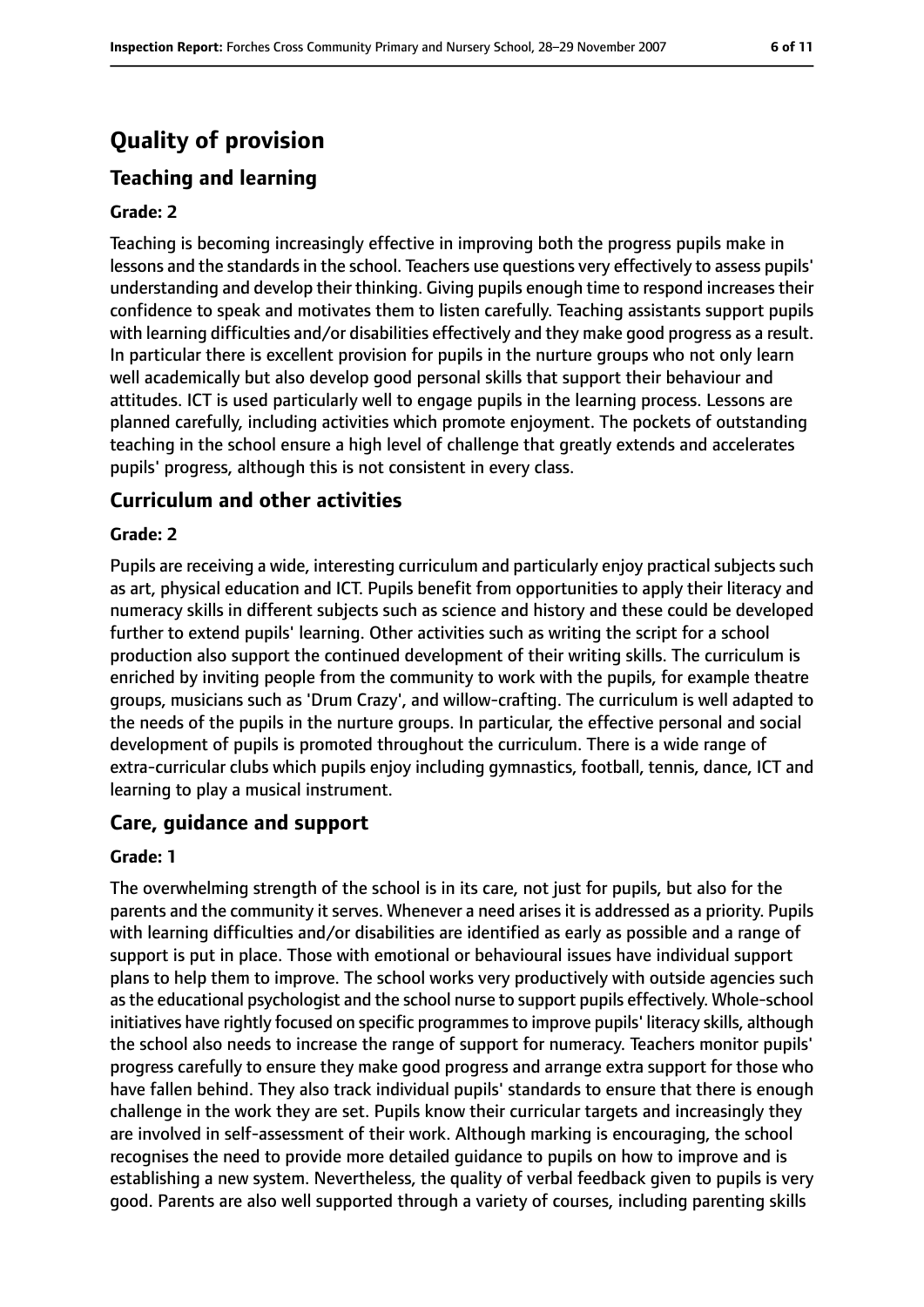and how to help their children at home. These are well attended and appreciated by parents, one typically commenting, 'Please keep them coming!' The outstanding care of pupils has enabled this school to create a nurturing ethos where all pupils are encouraged and supported extremely well, enabling them to make good progress in their work and become mature, thoughtful people. Parents recognise this and are overwhelmingly positive about the academic and pastoral care that their children receive.

# **Leadership and management**

#### **Grade: 2**

The significant improvements in recent years have been brought about through the very good strategic leadership of the headteacher who has been ably assisted by his senior management team. Together they have a clear insight into the strengths of the school and the drive to tackle the areas of development that they have correctly identified. They have created a common sense of purpose amongst the staff, who work effectively as a team and have high expectations of pupils. Pupils' literacy skills continue to be supported through a variety of initiatives and careful tracking shows that these have been successful. The school sets challenging targets above those expected and mostly achieve these. Indeed, they have demonstrated their achievements in publications to help other schools to develop. They rigorously monitor the teaching in the school, giving guidance where this is needed. The leadership and management of the school have high expectations and are demonstrating that these can be achieved, supporting the judgement that they have a good capacity to improve. Subject leaders have appropriate action plans to improve provision in their areas of responsibility although it is too early to see the impact of these. The governors demonstrate a realistic knowledge of where the school is working well and the challenges it faces. They give good support to the headteacher by working with him to make improvements. There is a need to improve provision in the Foundation Stage to ensure that pupils make better progressin their language skills. In particular the organisation of classes needs to be reviewed to ensure that summer born children are not disadvantaged.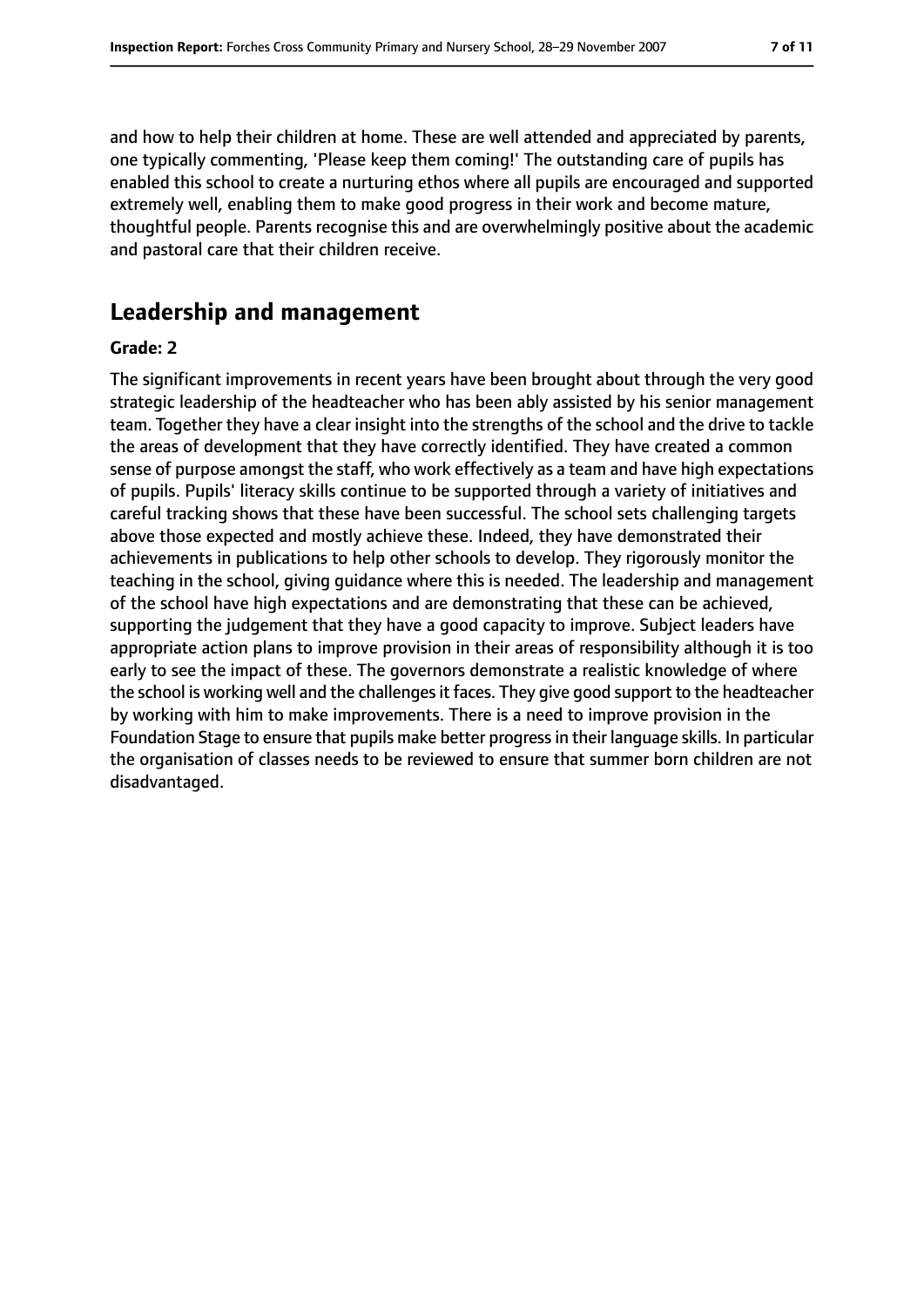**Any complaints about the inspection or the report should be made following the procedures set out in the guidance 'Complaints about school inspection', which is available from Ofsted's website: www.ofsted.gov.uk.**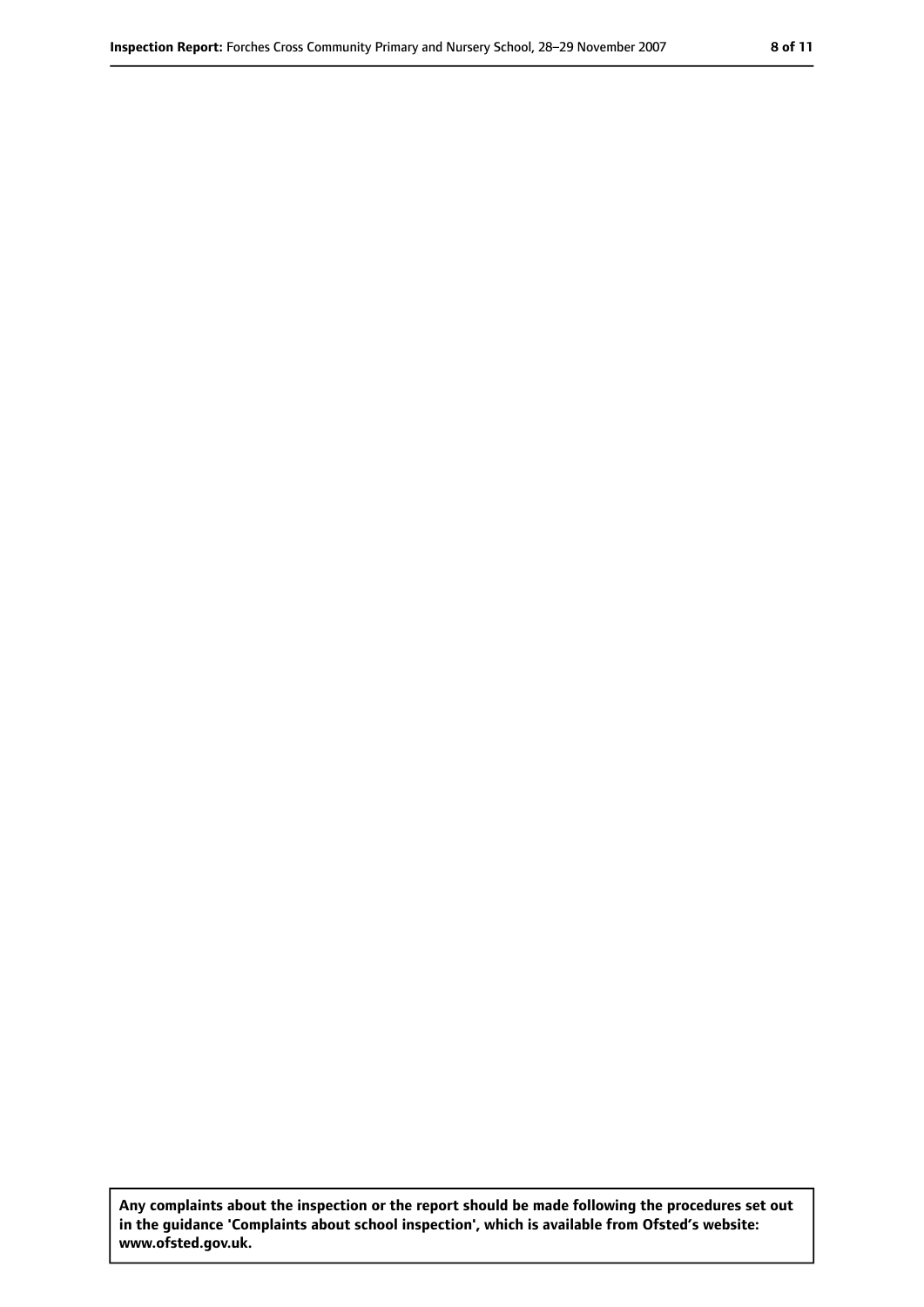# **Inspection judgements**

| ˈ Key to judgements: grade 1 is outstanding, grade 2 good, grade 3 satisfactory, and | <b>School</b>  |
|--------------------------------------------------------------------------------------|----------------|
| grade 4 inadequate                                                                   | <b>Overall</b> |

### **Overall effectiveness**

| How effective, efficient and inclusive is the provision of education, integrated<br>care and any extended services in meeting the needs of learners? |     |
|------------------------------------------------------------------------------------------------------------------------------------------------------|-----|
| Effective steps have been taken to promote improvement since the last<br>inspection                                                                  | Yes |
| How well does the school work in partnership with others to promote learners'<br>well-being?                                                         |     |
| The effectiveness of the Foundation Stage                                                                                                            |     |
| The capacity to make any necessary improvements                                                                                                      |     |

#### **Achievement and standards**

| How well do learners achieve?                                                                               |  |
|-------------------------------------------------------------------------------------------------------------|--|
| The standards <sup>1</sup> reached by learners                                                              |  |
| How well learners make progress, taking account of any significant variations between<br>groups of learners |  |
| How well learners with learning difficulties and disabilities make progress                                 |  |

### **Personal development and well-being**

| How good is the overall personal development and well-being of the<br>learners?                                  |  |
|------------------------------------------------------------------------------------------------------------------|--|
| The extent of learners' spiritual, moral, social and cultural development                                        |  |
| The extent to which learners adopt healthy lifestyles                                                            |  |
| The extent to which learners adopt safe practices                                                                |  |
| How well learners enjoy their education                                                                          |  |
| The attendance of learners                                                                                       |  |
| The behaviour of learners                                                                                        |  |
| The extent to which learners make a positive contribution to the community                                       |  |
| How well learners develop workplace and other skills that will contribute to<br>their future economic well-being |  |

#### **The quality of provision**

| How effective are teaching and learning in meeting the full range of the<br>learners' needs?          |  |
|-------------------------------------------------------------------------------------------------------|--|
| How well do the curriculum and other activities meet the range of needs<br>and interests of learners? |  |
| How well are learners cared for, quided and supported?                                                |  |

#### **Annex A**

 $^1$  Grade 1 - Exceptionally and consistently high; Grade 2 - Generally above average with none significantly below average; Grade 3 - Broadly average to below average; Grade 4 - Exceptionally low.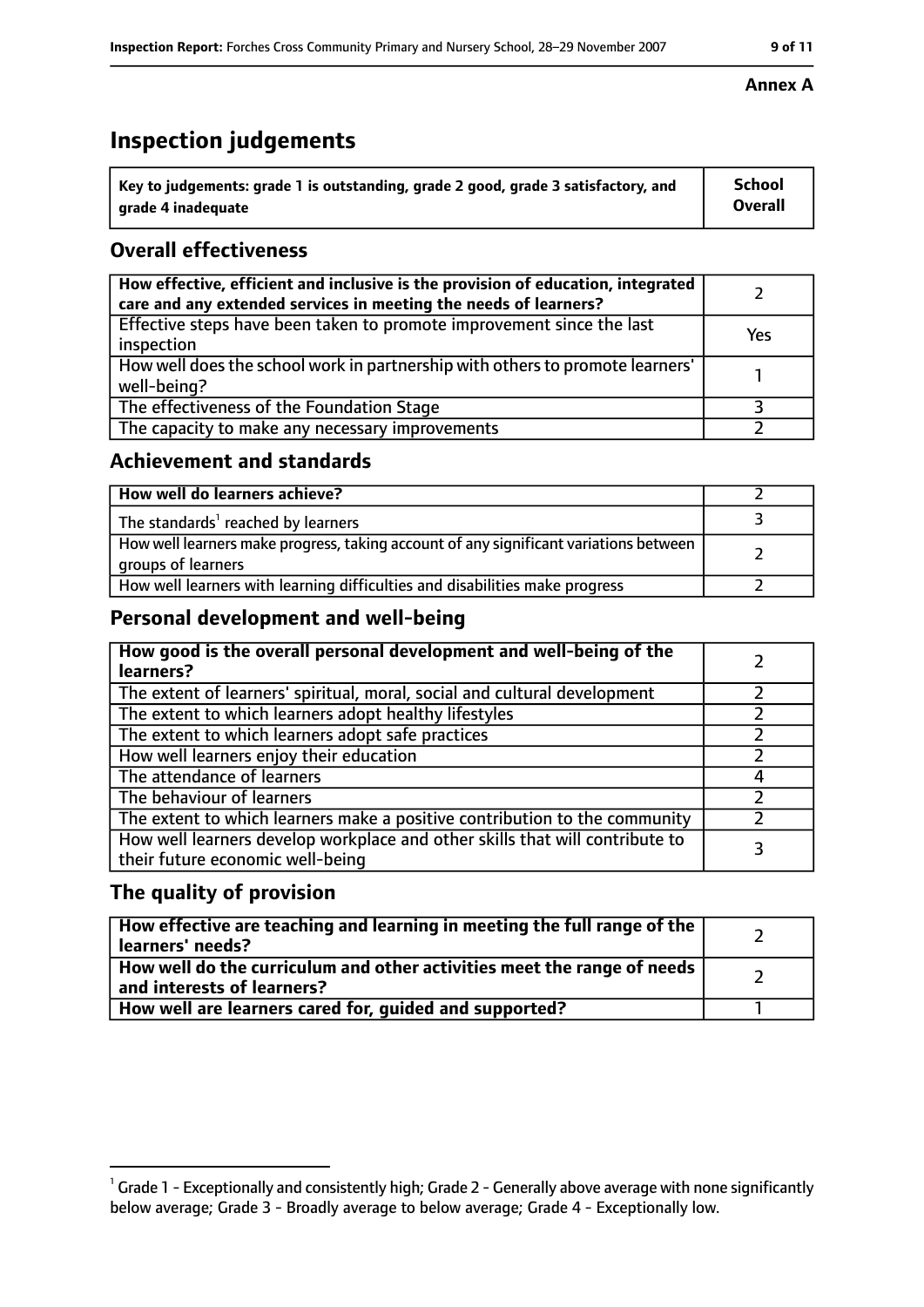#### **Annex A**

# **Leadership and management**

| How effective are leadership and management in raising achievement<br>and supporting all learners?                                              |     |
|-------------------------------------------------------------------------------------------------------------------------------------------------|-----|
| How effectively leaders and managers at all levels set clear direction leading<br>to improvement and promote high quality of care and education |     |
| How effectively leaders and managers use challenging targets to raise standards                                                                 |     |
| The effectiveness of the school's self-evaluation                                                                                               |     |
| How well equality of opportunity is promoted and discrimination tackled so<br>that all learners achieve as well as they can                     |     |
| How effectively and efficiently resources, including staff, are deployed to<br>achieve value for money                                          |     |
| The extent to which governors and other supervisory boards discharge their<br>responsibilities                                                  | 7   |
| Do procedures for safeguarding learners meet current government<br>requirements?                                                                | Yes |
| Does this school require special measures?                                                                                                      | No  |
| Does this school require a notice to improve?                                                                                                   | No  |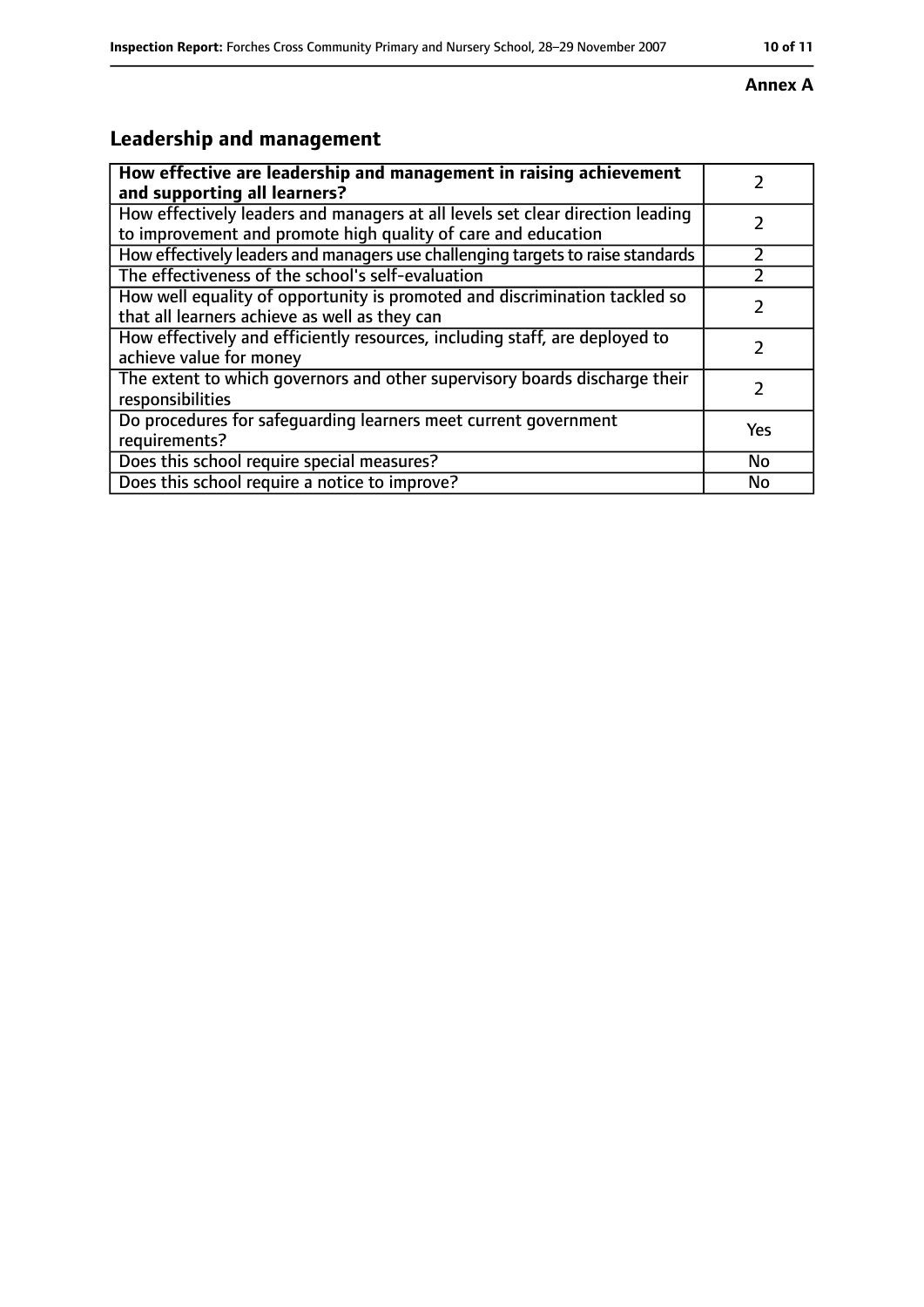#### **Annex B**

#### **Text from letter to pupils explaining the findings of the inspection**

30 November 2007 Dear Pupils Inspection of Forches Cross Community Primary and Nursery School, Barnstaple, EX32 8EF Thank you for giving us such a warm welcome to your good school. We really enjoyed meeting you and talking with you about all the lovely things that happen. You told us that you feel safe and valued in school. Teachers care very much about you and want to help, both with your learning and when you feel sad. You enjoy your lessons and teachers give you interesting things to do. You know how to stay healthy and have good ideas about how to keep safe. We were impressed watching you help each other in the classroom and in the playground. You told us that your teachers make you feel important by listening to your thoughts and ideas. We have asked your teachers to help you to improve your writing in particular. To help the little children make a good start in their learning, we have asked the school to work really hard on getting them to speak clearly and listen carefully. You can help too by following the good advice your teachers give you on how to improve your work. A few of you stay away from school too much. You must try to come to school every day so that you do not miss any of your lessons. It was a real pleasure to meet you and your hard working teachers. Thank you for a very special two days. Yours sincerely Mr D Shears Lead inspector